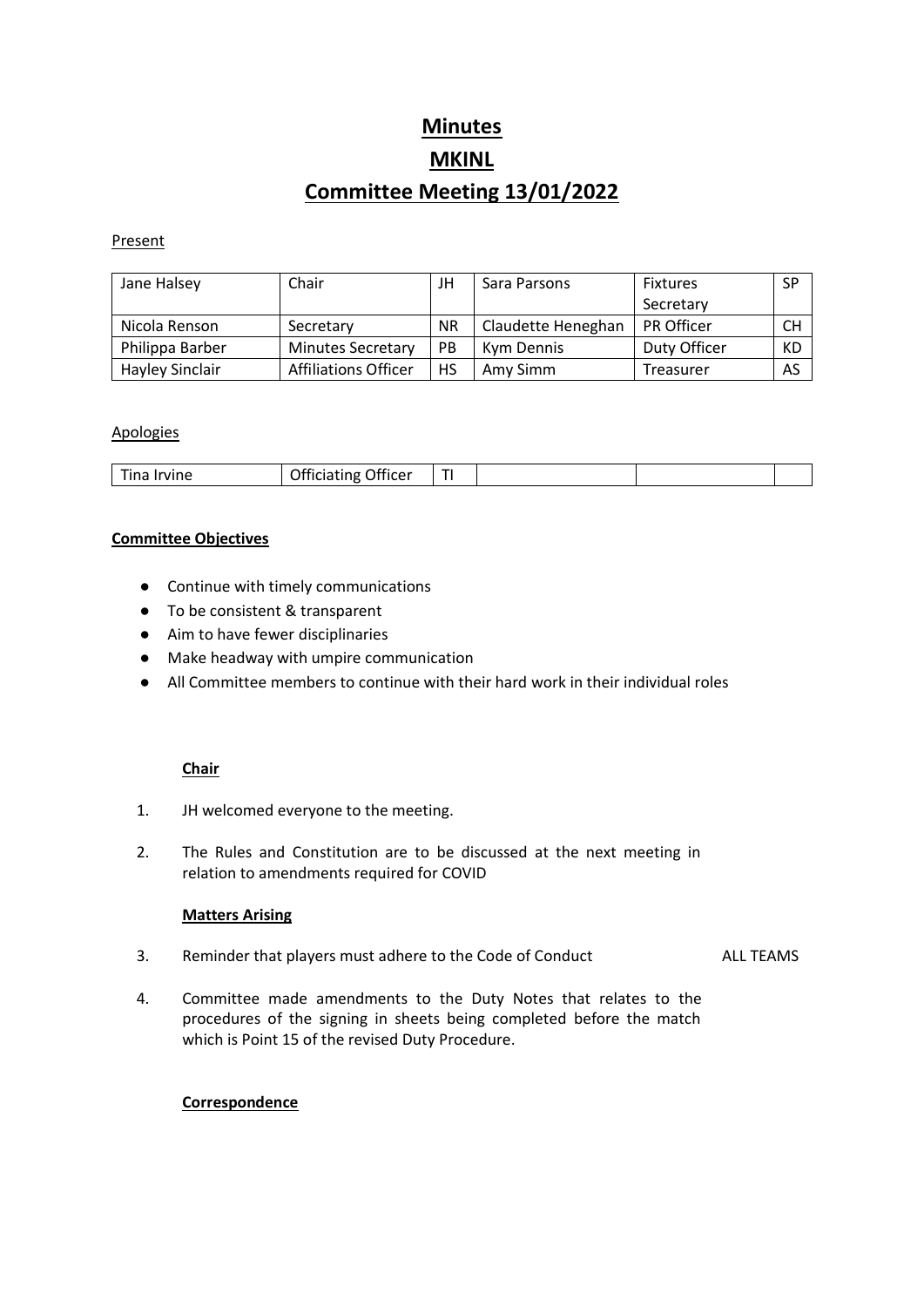| 5.  | Email received from VC of England Netball requesting for a Level 2 Coach to<br>help assist with students at Bletchley College. CH to publish on the MKINL<br>website and Facebook                   | <b>CH</b>                     |
|-----|-----------------------------------------------------------------------------------------------------------------------------------------------------------------------------------------------------|-------------------------------|
|     | <b>Affiliations</b>                                                                                                                                                                                 |                               |
| 6.  | Nothing to report                                                                                                                                                                                   |                               |
|     |                                                                                                                                                                                                     |                               |
|     | <b>Umpiring</b>                                                                                                                                                                                     |                               |
| 7.  | Nothing to report                                                                                                                                                                                   |                               |
| 8.  | JH has requested a copy of the revised Umpiring List                                                                                                                                                | <b>NR</b>                     |
|     | <b>Duty</b>                                                                                                                                                                                         |                               |
| 9.  | Duty Email address to be changed to mkinlduty1@gmail.com                                                                                                                                            | <b>KD</b><br><b>ALL TEAMS</b> |
| 10  | Nothing to report $-$ review next month                                                                                                                                                             |                               |
|     | PR                                                                                                                                                                                                  |                               |
| 11. | The Netball Development Trust have put out a request for any donations<br>of unused kits. Please see Facebook for the link.                                                                         | <b>ALL TEAMS</b>              |
|     | <b>Results</b>                                                                                                                                                                                      |                               |
| 12. | Results are up to date on MKINL website.                                                                                                                                                            |                               |
|     | <b>Fixtures</b>                                                                                                                                                                                     |                               |
| 13. | The fixtures are currently running on version 6. Due to the recent venue<br>cancellations, these will need to be rescheduled and version 7 will be sent<br>out by the 1 <sup>st</sup> February 2022 | SP/CH                         |
|     | <b>Treasury</b>                                                                                                                                                                                     |                               |
| 14. | AS has raised concerns that we will be in the red by the end of the<br>season so the Chair will contact England Netball and North Bucks for<br>a bursary due to COVID                               | JH                            |
| 15. | CH is to review the costs for materials and equipment required for Duty<br>and pass these details to AS                                                                                             | CH/AS                         |
|     |                                                                                                                                                                                                     |                               |

**AGM**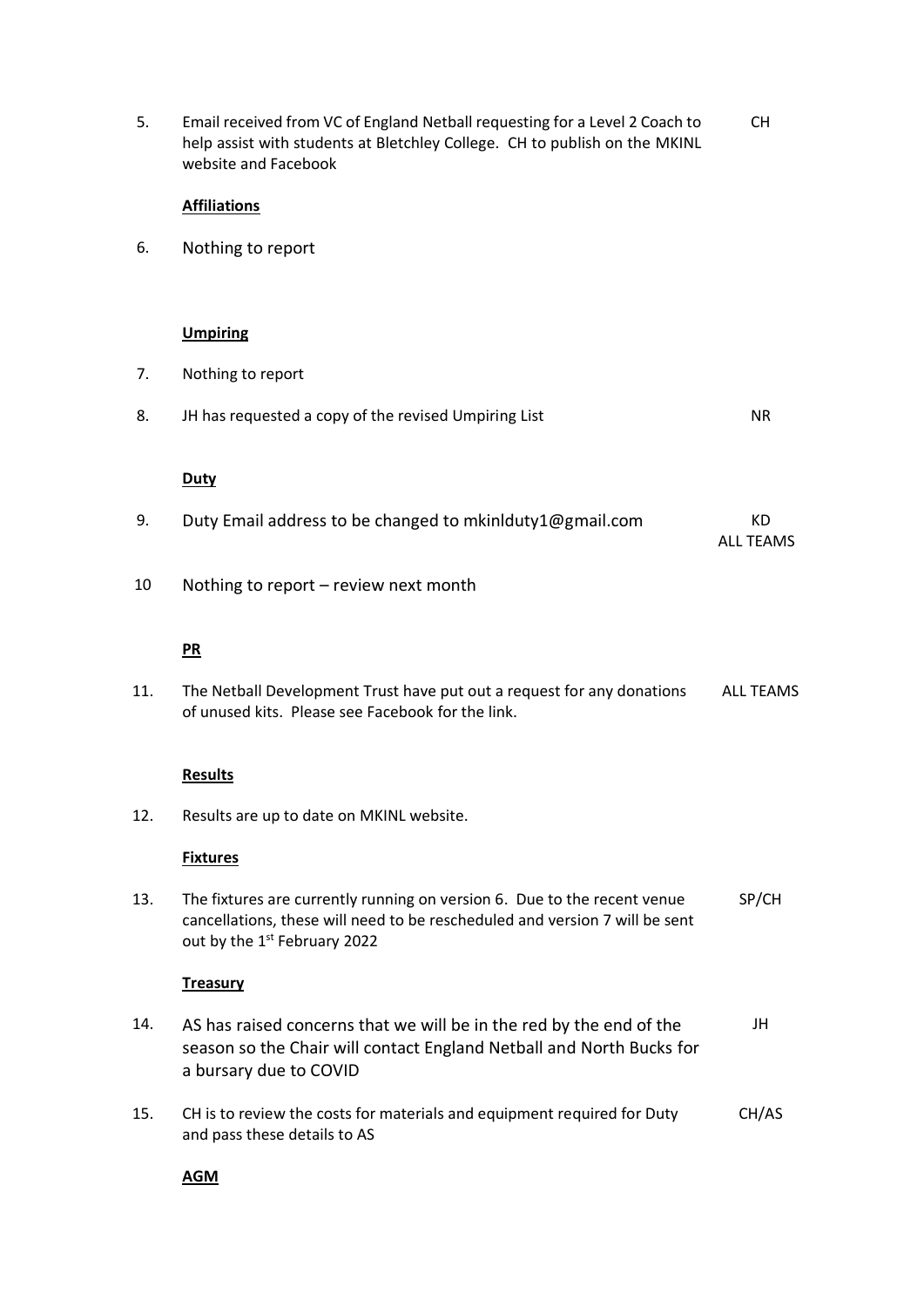| 16. | The AGM will be on Tuesday 14 <sup>th</sup> June 2022 - Venue and info TBC                                                                          | ALL TEAMS<br>TO NOTE |
|-----|-----------------------------------------------------------------------------------------------------------------------------------------------------|----------------------|
|     | <b>Summer League</b>                                                                                                                                |                      |
| 17. | Provisional dates for the Summer League are from 31 <sup>st</sup> May 2022 to 26 <sup>th</sup><br>July 2022 with a break on 14th June 2022 for AGM. | ALL TEAMS            |
| 18. | HS to review the costs of the Summer League Courts and cost of the entry<br>and fees to be confirmed at the next meeting.                           | НS                   |

19. Next meeting is  $10^{th}$  February 2022

| Points of Action to be noted |                                                                                    |  |
|------------------------------|------------------------------------------------------------------------------------|--|
|                              | 11/10/2021   Review the new players that are looking for teams to play with during |  |
|                              | season and the teams that are requesting details of new players and                |  |
|                              | monitor. Not all players are finding teams and vice versa. Monitor for start       |  |
|                              | of 2022/23 season                                                                  |  |
|                              | 13/01/2022   Court fees for Winter Season 2022/2023 to be reviewed prior to AGM    |  |
|                              |                                                                                    |  |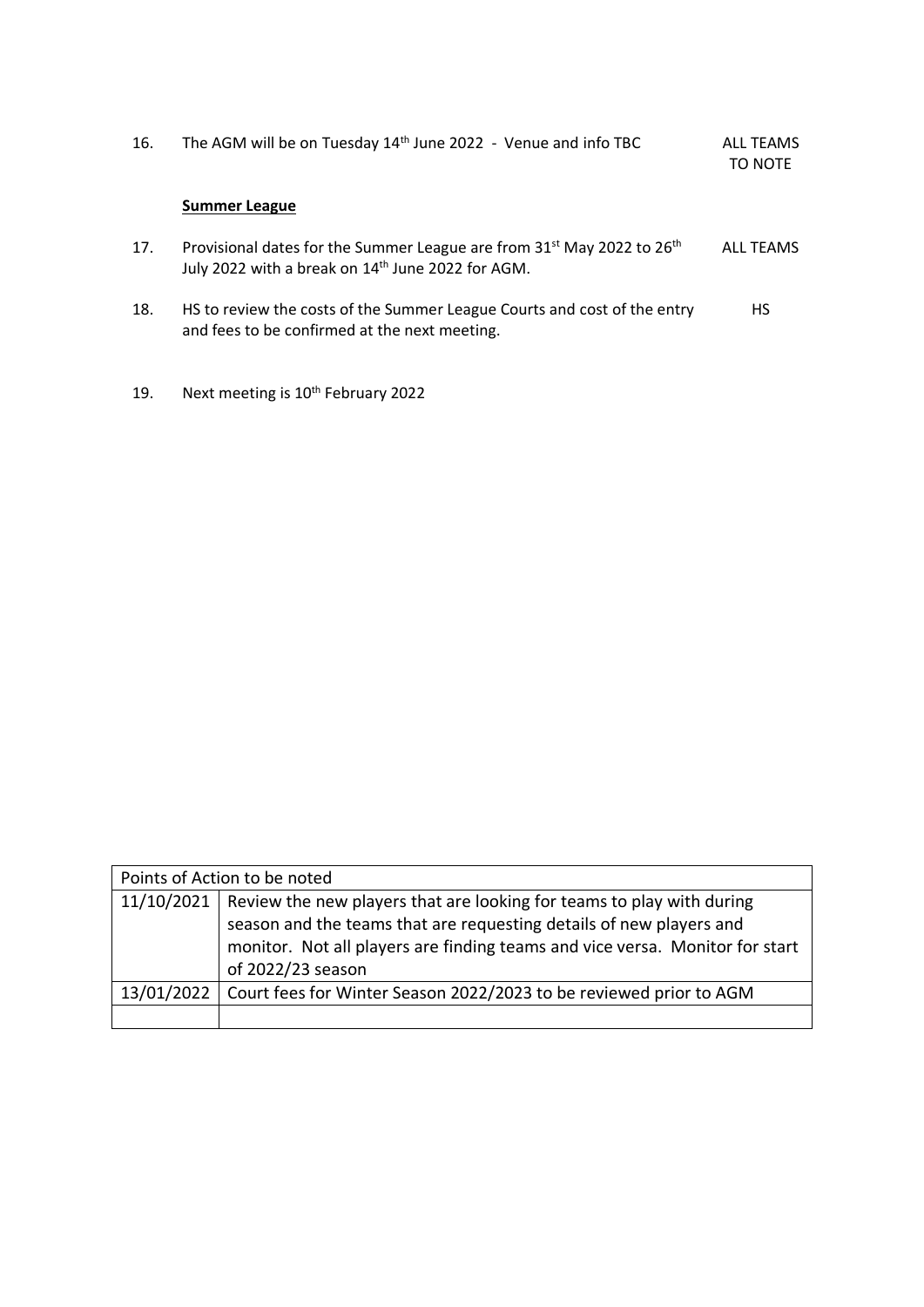## **Appendix 1** MKINL Meeting 13<sup>th</sup> January Correspondence

(10<sup>th</sup> December 2021 – 13<sup>th</sup> January 2022)

Email to all Team Contacts Re: MKINL November Minutes

Email to KD (Abstract MK) Re: Duty

Email to FG Re: Injury Time

Email from SA (Cranfield Roses) Re: Ousedale court – response sent

Email to Amazon and Abstract MK Re: Match on 30/11 at Watling Way

Email to Schuco and Cranfield Roses Re: Match held on 23/11 at Watling Way to be rescheduled (actioned)

Email to Longville Ladies Re: Non-attendance of umpire at match on 23/11 –point deduction (actioned)

Email to SAS Re: Late arrival of umpire/change of umpire for match on  $12<sup>th</sup>$  October – point deduction (actioned)

Email to Dragons and Amazons Re: match on 12th October late arrival of umpire/swap umpire and match to be rescheduled (actioned)

Email to All Team Contacts: Re: New Fixtures and league information/updates

Email from KB (Longville) Re: cancellation of matches prior to Christmas – response sent

Email from Olney Purple Re: Match conceding match vs Brackley on 14/12 at Watling – response sent

Email from KS Re: Confirmation of umpire on 14/12 at Watling

Email from NJ (Amazons) Re: Time of duty at Watling on 14/12

Acknowledgement from Brackley/Netters/Amazon Re: Cancelled match on 14/12

Email from Olney White Re: Conceding match vs Cranfield Roses on 14/12 at Hazeley

Email from VC (EN Bucks Development) Re: team updates and ongoing support – response sent

Email from GM (Futureprint) Re: Earrings/piercing – response sent

Email from Olney Re: match fees